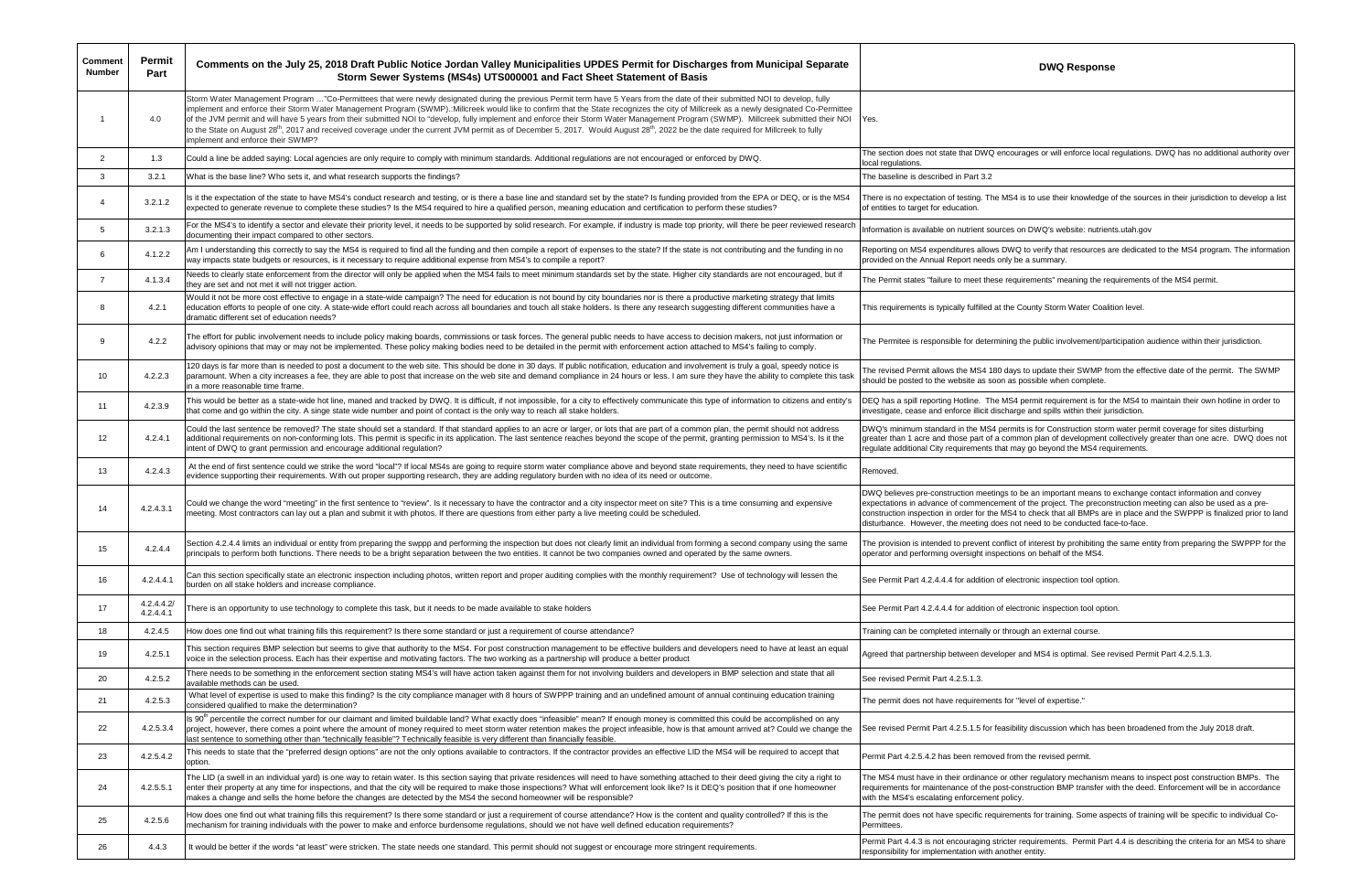| <b>Comment</b><br><b>Number</b> | Permit<br>Part | Comments on the July 25, 2018 Draft Public Notice Jordan Valley Municipalities UPDES Permit for Discharges from Municipal Separate<br>Storm Sewer Systems (MS4s) UTS000001 and Fact Sheet Statement of Basis                                                                                                                                                                                                                                                                                                                                                                                                                                                                                                                                                                                                                                                                                                                                                                                                                                                                                                                                                                                                                                                                                                                                                                                                                  | <b>DWQ Response</b>                                                                                                                                                                                                                                                                                                                                                                                                                                                                                                                   |
|---------------------------------|----------------|-------------------------------------------------------------------------------------------------------------------------------------------------------------------------------------------------------------------------------------------------------------------------------------------------------------------------------------------------------------------------------------------------------------------------------------------------------------------------------------------------------------------------------------------------------------------------------------------------------------------------------------------------------------------------------------------------------------------------------------------------------------------------------------------------------------------------------------------------------------------------------------------------------------------------------------------------------------------------------------------------------------------------------------------------------------------------------------------------------------------------------------------------------------------------------------------------------------------------------------------------------------------------------------------------------------------------------------------------------------------------------------------------------------------------------|---------------------------------------------------------------------------------------------------------------------------------------------------------------------------------------------------------------------------------------------------------------------------------------------------------------------------------------------------------------------------------------------------------------------------------------------------------------------------------------------------------------------------------------|
| 27                              | 4.5.1.2.2      | If a city is required to have the expertise on staff to set up the original SWMP why are they not competent to identify and replace or remove ineffective components? This should say<br>'changes adding, subtracting or replacing"                                                                                                                                                                                                                                                                                                                                                                                                                                                                                                                                                                                                                                                                                                                                                                                                                                                                                                                                                                                                                                                                                                                                                                                           | See updated version of Section 4.5.                                                                                                                                                                                                                                                                                                                                                                                                                                                                                                   |
| 28                              | 6.1            | Can a city choose to not become permitted?                                                                                                                                                                                                                                                                                                                                                                                                                                                                                                                                                                                                                                                                                                                                                                                                                                                                                                                                                                                                                                                                                                                                                                                                                                                                                                                                                                                    | There are waiver options if a designated MS4 meets the waiver criteria. See https://www<br>1.pdf                                                                                                                                                                                                                                                                                                                                                                                                                                      |
| 29                              | 6.2            | Are these penalties given to the individual or the municipality? If a city is improperly staffed to complete all required reporting, is a citation issued to the city or a responsible individual? What<br>or who determines the responsible individual?                                                                                                                                                                                                                                                                                                                                                                                                                                                                                                                                                                                                                                                                                                                                                                                                                                                                                                                                                                                                                                                                                                                                                                      | A "person" under the Act could be an individual or a municipality. The individual or the m<br>liable for penalties, depending on the action in question. If permit prohibits a co-Permitee<br>would be the entity subject to the penalty. If the Act generally prohibits something, any in<br>responsible. Specifically with respect to reporting required by the permit, the municipality<br>meet its reporting obligations. If an individual fails to meet its reporting obligations, the m<br>for enforcement over the individual. |
| 30                              | 6.4            | I do not know what it says. Would it be possible to clarify?                                                                                                                                                                                                                                                                                                                                                                                                                                                                                                                                                                                                                                                                                                                                                                                                                                                                                                                                                                                                                                                                                                                                                                                                                                                                                                                                                                  | 6.4 provides that this Permit's allowance of storm water discharges is not absolute- if a<br>the Permitee to violate a condition of this permit, the need to halt or reduce storm water<br>defense for the illicit discharge. The word "otherwise" has been added to the permit langer<br>clarity.                                                                                                                                                                                                                                    |
| 31                              | 3.2.1          | Determining each discrete potential source of nitrogen and/or phosphorus is impracticable if not impossible. Instead, the City requests that DWQ provide guidance enumerating the<br>particular "target sources" for outreach.                                                                                                                                                                                                                                                                                                                                                                                                                                                                                                                                                                                                                                                                                                                                                                                                                                                                                                                                                                                                                                                                                                                                                                                                | The requirements for Co-Permittees to evaluate, identify, target, and provide outreach to<br>Utah's Approach for Addressing Nutrient Pollution. Permit Part 3.2 requires Co-Permitte<br>be contributing nutrients and prioritize those sources for distribution of educational mater<br>impacts associated with nutrient pollution, similar to the requirements for Permit Part 4.2<br>nitrogen and phosphorous.                                                                                                                      |
| 32                              | 4.2.6.6.6      | The City asks that DWQ recognizes the practical problems in its consideration of how feasible it maybe for a Permittee to haul all materials it removes from storm water conveyances.                                                                                                                                                                                                                                                                                                                                                                                                                                                                                                                                                                                                                                                                                                                                                                                                                                                                                                                                                                                                                                                                                                                                                                                                                                         | In accordance with revised Permit Part 4.2.6.6.3 Co-Permittees must dispose of liquid ar<br>the storm drain system in accordance to Federal, State and Local regulations.                                                                                                                                                                                                                                                                                                                                                             |
| 33                              | 4.2.5.3.4      | The 90% storm event is not clearly defined in the Permit. The Fact Sheet Statement of Basis provides useful information that should be included within the permit itself.                                                                                                                                                                                                                                                                                                                                                                                                                                                                                                                                                                                                                                                                                                                                                                                                                                                                                                                                                                                                                                                                                                                                                                                                                                                     | Guidance for calculating storm events can be found in DWQ's https://deq.utah.gov/wate<br>development. Maintaining guidance outside of the permit keeps the permit clear and con                                                                                                                                                                                                                                                                                                                                                       |
| 34                              | 4.2.5.3.4      | What is there is not reliable precipitation data near the municipality? A municipality adjacent to the mountains will receive different precipitation than one that is not.                                                                                                                                                                                                                                                                                                                                                                                                                                                                                                                                                                                                                                                                                                                                                                                                                                                                                                                                                                                                                                                                                                                                                                                                                                                   | The MS4 should utilize the closest available and representative weather station with suff                                                                                                                                                                                                                                                                                                                                                                                                                                             |
| 35                              | 4.2.5.3.4      | How is lack of good representative data addressed? How often should it be updated?                                                                                                                                                                                                                                                                                                                                                                                                                                                                                                                                                                                                                                                                                                                                                                                                                                                                                                                                                                                                                                                                                                                                                                                                                                                                                                                                            | The MS4 should utilize the closest available and representative weather station with suff                                                                                                                                                                                                                                                                                                                                                                                                                                             |
| 36                              | 4.2.5.3.4      | Will the infeasibility waiver of the 90% retention requirement requirements will be at the discretion of the overseeing municipality? We are the most familiar with our local topography,<br>landscape, and soil conditions, and are most suited to determining feasibility.                                                                                                                                                                                                                                                                                                                                                                                                                                                                                                                                                                                                                                                                                                                                                                                                                                                                                                                                                                                                                                                                                                                                                  | See revised Permit Part 4.2.5.1.5 for feasibility criteria and documentation requirements.                                                                                                                                                                                                                                                                                                                                                                                                                                            |
| 37                              | $4.2.4.4.1$ .  | The acronym for Certified Professional in Erosion and Sediment Control should be CPESC in Section 4.2.4.4.1.                                                                                                                                                                                                                                                                                                                                                                                                                                                                                                                                                                                                                                                                                                                                                                                                                                                                                                                                                                                                                                                                                                                                                                                                                                                                                                                  | Correction made.                                                                                                                                                                                                                                                                                                                                                                                                                                                                                                                      |
| 38                              | 1.2.2.2        | Non-Stormwater Discharges - Listed is "Individual residential car washing." This is a contradiction to section 4.2.1.2 which encourages education and outreach to stop car washing. Car<br>washing introduces detergents, sediments, oils, and other harmful pollutants so it should not be an allowable discharge. Even though individual car washing is small on a larger scale it can<br>be harmful. Also, this opens the door for others to think that car washing that enters the storm drain is not big deal, and doesn't cause water quality concerns.                                                                                                                                                                                                                                                                                                                                                                                                                                                                                                                                                                                                                                                                                                                                                                                                                                                                 | Wash water associated with individual residential car washing is an allowable discharge<br>commercial car washing or car washing at greater than an individual scale is not permitte<br>targeted toward "car washing" which could describe the pollutants associated with car w<br>not allowed under the MS4 permit.                                                                                                                                                                                                                  |
| 39                              | 4.2.4.4        | "An individual or entity who prepares a SWPPP for a construction project may not perform the construction site inspections required of Part 4.2.4.4.1 and 4.2.4.4.3 on behalf of the Co-<br>Permittee." We agree that there is an appearance of a possible conflict of interest in these cases. If a company is run in such a way that different individuals or sections of the company are<br>setup to do these inspections then there would not be a conflict of interest. If there is any breach or conflict in this case then that would fall under business ethics and not the storm water<br>permit. There are other mechanisms to go after business ethics then putting that in the permit so that it hurts honest businesses. The goal is clean water and if an MS4 wants to use an entity operator and performing oversi<br>to help them comply with the permit and achieve clean water then they should be allowed to do so. There are several companies throughout the state that do work for both the MS4 and for<br>construction contractors. If this rule is put into place it has the potential to harm these businesses.                                                                                                                                                                                                                                                                                      | The provision is intended to prevent conflict of interest by prohibiting the same entity from                                                                                                                                                                                                                                                                                                                                                                                                                                         |
| 40                              | 4.2.5.5.3      | Inspections and any necessary maintenance must be conducted annually by either the Co-Permittee or through a maintenance agreement, the property owner/operator."<br>a. We would urge that the language be changed from "annually" to "as required by the control or specified in the control/BMP specification," or similar language. The reason we suggest this<br>is many control/BMP specifications require semi-annual or more frequent inspections and maintenance. This is so the control works properly to protect water quality. There are numerous<br>storm water controls here in Utah that require inspections more frequently than once per year.<br>b. Here is an example from the Contech CDS system specification about inspections. These systems have been and are being installed in Utah.:<br>"Inspection is the key to effective maintenance and is easily performed. Pollutant transport and deposition may vary from year to year and regular inspections will help ensure that the<br>system is cleaned out at the appropriate time. At a minimum, inspections should be performed twice per year (e.g. spring and fall) however more frequent inspections may be necessary in<br>climates where winter sanding operations may lead to rapid accumulations, or in equipment washdown areas. Installations should also be inspected more frequently where excessive<br>amounts of trash are expected." | Revised Permit Part 4.2.5.2.5 has been changed to "maintenance must be conducted a<br>required to maintain functionality of the control."                                                                                                                                                                                                                                                                                                                                                                                             |
| 41                              | 1.2.1.1        | The MSD operates "unincorporated" areas of Salt Lake County. Please see attached MSD Organizational chart for reference.                                                                                                                                                                                                                                                                                                                                                                                                                                                                                                                                                                                                                                                                                                                                                                                                                                                                                                                                                                                                                                                                                                                                                                                                                                                                                                      | Noted.                                                                                                                                                                                                                                                                                                                                                                                                                                                                                                                                |
| 42                              | 1.2.1.1        | Salt Lake County Flood Control owns parts of specific storm sewer pipes but county owned pipes have no county operated land area associated with them. The sections of pipe owned<br>usually meet pipes owned by other municipalities who regulate the land areas under their own phase 2 permits. See attached Countywide facility map.<br>https://slco.org/uploadedFiles/depot/publicWorks/fFloodControl/WaQSPFloodFacMap.pdf                                                                                                                                                                                                                                                                                                                                                                                                                                                                                                                                                                                                                                                                                                                                                                                                                                                                                                                                                                                               | Noted.                                                                                                                                                                                                                                                                                                                                                                                                                                                                                                                                |
| 43                              | 1.2.1.2.2      | The Greater Salt Lake Municipal Services District (GSLMSD) would like to be considered a "new" permittee so it has a chance to implement its new SWMP and MCM's responsibly and<br>update ordinances as required. The GSLMSD is a new political jurisdiction and as such, requires time to familiarize members with the rules and regulations of this permit. These rules and<br>regulations may create the need for a fee to help subsidize the cost of implementation. Having the 5 year implementation time frame to meet milestones allows providers time to ascertain<br>costs and create considerate justifications to the new political subdivision with transparency and clarity for members.                                                                                                                                                                                                                                                                                                                                                                                                                                                                                                                                                                                                                                                                                                                         | Agreed.                                                                                                                                                                                                                                                                                                                                                                                                                                                                                                                               |
| 44                              | 2.3            | See previous comment. The GSLMSD is prepared to meet the requirements of section 2.0.                                                                                                                                                                                                                                                                                                                                                                                                                                                                                                                                                                                                                                                                                                                                                                                                                                                                                                                                                                                                                                                                                                                                                                                                                                                                                                                                         | Noted.                                                                                                                                                                                                                                                                                                                                                                                                                                                                                                                                |
| 45                              | 4.0            | GSLMSD believes it should be considered a newly designated co-permittee.                                                                                                                                                                                                                                                                                                                                                                                                                                                                                                                                                                                                                                                                                                                                                                                                                                                                                                                                                                                                                                                                                                                                                                                                                                                                                                                                                      | Agreed.                                                                                                                                                                                                                                                                                                                                                                                                                                                                                                                               |
| 46                              | 4.2.6.6.6      | Does this section consider to the practice of open channel dredging? If so, do the BMP's listed here apply? Dredging often produces thousands of cubic yards of material that must be de-<br>watered for transport.                                                                                                                                                                                                                                                                                                                                                                                                                                                                                                                                                                                                                                                                                                                                                                                                                                                                                                                                                                                                                                                                                                                                                                                                           | If the open channel is part of the co-permittee's storm water conveyance system, then ye<br>the BMPs in Permit Part 4.2.6.6.3 of the revised permit.                                                                                                                                                                                                                                                                                                                                                                                  |
| 47                              | 4.3            | Countywide Flood Control facilities and county owned facilities are the only physical structures and land Salt Lake County owns and operates. Unless an individual county facility is<br>considered "High Risk Runoff" facility this section needs language to modify the "requirement" language.                                                                                                                                                                                                                                                                                                                                                                                                                                                                                                                                                                                                                                                                                                                                                                                                                                                                                                                                                                                                                                                                                                                             | As a Phase I MS4, Salt Lake County is required to implement an inspection and oversig<br>Risk runoff within it's jurisdiction. If there is no Industrial or High Risk runoff in Salt Lake<br>conditions of Permit Part 4.3 do not apply. This has been added to Permit Part 4.e.                                                                                                                                                                                                                                                      |
| 48                              | 5.2            | Countywide Flood Control facilities and county owned facilities are the only physical structures and land Salt Lake County owns and operates. There is no practical way for Salt Lake County<br>to sample stormwater moving through pipes that drain areas covered by other municipalities in this permit. This section requires language that identifies that fact.                                                                                                                                                                                                                                                                                                                                                                                                                                                                                                                                                                                                                                                                                                                                                                                                                                                                                                                                                                                                                                                          | Permit Part 5.2.2 states "If the Phase I Co-Permittee does not have jurisdiction over faci<br>of the objectives outlined above, Wet Weather Monitoring will not be required."                                                                                                                                                                                                                                                                                                                                                         |

MS4 meets the waiver criteria. See https://www3.epa.gov/npdes/pubs/fact2-

vidual or a municipality. The individual or the municipality, or both, could be on in question. If permit prohibits a co-Permitee from doing something, they If the Act generally prohibits something, any individual could be held porting required by the permit, the municipality would be responsible if it fails to lual fails to meet its reporting obligations, the municipality would be responsible

of storm water discharges is not absolute- if a storm water discharge will cause permit, the need to halt or reduce storm water discharge activities shall not be a defort the indischarge. The indischarge is discharge to provide additional

raluate, identify, target, and provide outreach to nutrient sources is part of Pollution. Permit Part 3.2 requires Co-Permittees to identify sources which may se sources for distribution of educational materials regarding the storm water , similar to the requirements for Permit Part 4.2.1, but targeting specifically

2.6.6.3 Co-Permittees must dispose of liquid and solid material removed from Federal, State and Local regulations.

be found in DWQ's https://deq.utah.gov/water-quality/low-impactde of the permit keeps the permit clear and concise.

ble and representative weather station with sufficient history.

ble and representative weather station with sufficient history.

sidential car washing is an allowable discharge. Wash water associated with t greater than an individual scale is not permitted. Education can still be describe the pollutants associated with car washing as well as what is and is

lict of interest by prohibiting the same entity from preparing the SWPPP for the ctions on behalf of the MS4.

changed to "maintenance must be conducted at least every other year or as

ittee's storm water conveyance system, then yes, dredged material is subject to evised permit.

quired to implement an inspection and oversight plan for Industrial and High Pance is the interest of High Risk runoff in Salt Lake County's jurisdiction, the . This has been added to Permit Part 4.e

-Permittee does not have jurisdiction over facilities that will meet the purpose ather Monitoring will not be required."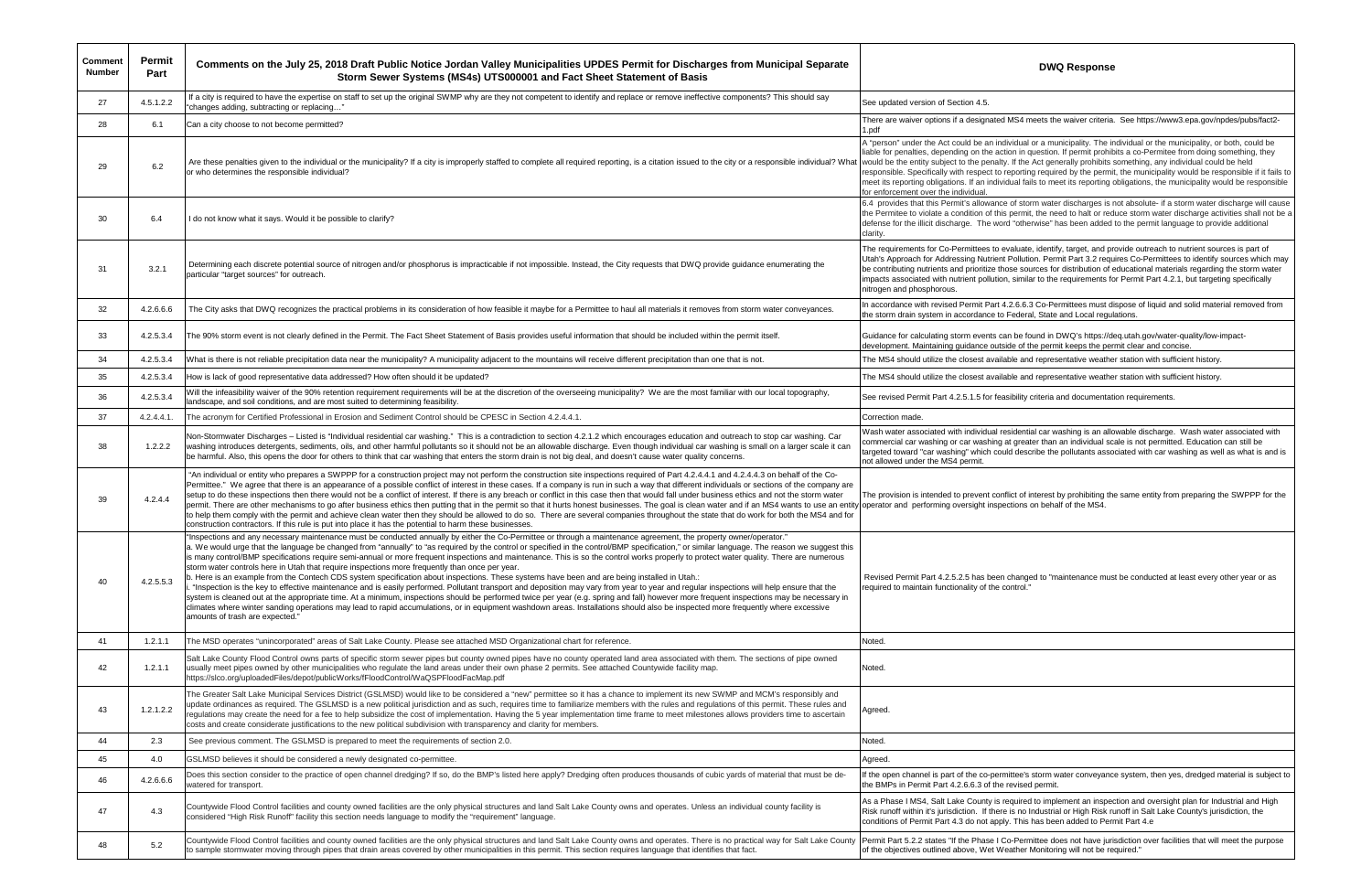| Comment<br><b>Number</b> | Permit<br>Part | Comments on the July 25, 2018 Draft Public Notice Jordan Valley Municipalities UPDES Permit for Discharges from Municipal Separate<br>Storm Sewer Systems (MS4s) UTS000001 and Fact Sheet Statement of Basis                                                                                                                                                                                                                                                                                                                                                                                                                                                                                                                                                                                                                                                                                                                                                                                                                                                                                                                                                                                                                                                                                                                                                                                                                                                                                                                                                                                                                                                                                                                                                                                                                                                                                                                                                                                                                                                                                                                                                                                                                                                                                                                                                                                                                                                                                                                                                                                                                                                                                                                                                                                                                                                                                                                                                                                                                                                                                                                                                                                                                                                                                                                                                                                                                                                                                                                                                                                                                                                                                                                                                                                                                                                                                                                                                                                                                                                                                                                                                                                                                                                                                    | <b>DWQ Response</b>                                                                                                                                                                                                                                              |
|--------------------------|----------------|-------------------------------------------------------------------------------------------------------------------------------------------------------------------------------------------------------------------------------------------------------------------------------------------------------------------------------------------------------------------------------------------------------------------------------------------------------------------------------------------------------------------------------------------------------------------------------------------------------------------------------------------------------------------------------------------------------------------------------------------------------------------------------------------------------------------------------------------------------------------------------------------------------------------------------------------------------------------------------------------------------------------------------------------------------------------------------------------------------------------------------------------------------------------------------------------------------------------------------------------------------------------------------------------------------------------------------------------------------------------------------------------------------------------------------------------------------------------------------------------------------------------------------------------------------------------------------------------------------------------------------------------------------------------------------------------------------------------------------------------------------------------------------------------------------------------------------------------------------------------------------------------------------------------------------------------------------------------------------------------------------------------------------------------------------------------------------------------------------------------------------------------------------------------------------------------------------------------------------------------------------------------------------------------------------------------------------------------------------------------------------------------------------------------------------------------------------------------------------------------------------------------------------------------------------------------------------------------------------------------------------------------------------------------------------------------------------------------------------------------------------------------------------------------------------------------------------------------------------------------------------------------------------------------------------------------------------------------------------------------------------------------------------------------------------------------------------------------------------------------------------------------------------------------------------------------------------------------------------------------------------------------------------------------------------------------------------------------------------------------------------------------------------------------------------------------------------------------------------------------------------------------------------------------------------------------------------------------------------------------------------------------------------------------------------------------------------------------------------------------------------------------------------------------------------------------------------------------------------------------------------------------------------------------------------------------------------------------------------------------------------------------------------------------------------------------------------------------------------------------------------------------------------------------------------------------------------------------------------------------------------------------------------------------------|------------------------------------------------------------------------------------------------------------------------------------------------------------------------------------------------------------------------------------------------------------------|
| 49                       | 3.2            | Are these changes something that Utah DWQ initiated, or is it mandated by EPA as part of the State's permit requirement?                                                                                                                                                                                                                                                                                                                                                                                                                                                                                                                                                                                                                                                                                                                                                                                                                                                                                                                                                                                                                                                                                                                                                                                                                                                                                                                                                                                                                                                                                                                                                                                                                                                                                                                                                                                                                                                                                                                                                                                                                                                                                                                                                                                                                                                                                                                                                                                                                                                                                                                                                                                                                                                                                                                                                                                                                                                                                                                                                                                                                                                                                                                                                                                                                                                                                                                                                                                                                                                                                                                                                                                                                                                                                                                                                                                                                                                                                                                                                                                                                                                                                                                                                                        | Addressing nutrient pollutions is a nationwide and Utah initiative. See r                                                                                                                                                                                        |
| 50                       | 3.2            | Regarding the nitrogen and phosphorus changes, what are the benchmarks used? How were they determined? What stakeholders where involved to develop the benchmarks?                                                                                                                                                                                                                                                                                                                                                                                                                                                                                                                                                                                                                                                                                                                                                                                                                                                                                                                                                                                                                                                                                                                                                                                                                                                                                                                                                                                                                                                                                                                                                                                                                                                                                                                                                                                                                                                                                                                                                                                                                                                                                                                                                                                                                                                                                                                                                                                                                                                                                                                                                                                                                                                                                                                                                                                                                                                                                                                                                                                                                                                                                                                                                                                                                                                                                                                                                                                                                                                                                                                                                                                                                                                                                                                                                                                                                                                                                                                                                                                                                                                                                                                              | There are no benchmarks for nutrient reduction in the Utah MS4 permit                                                                                                                                                                                            |
| 51                       | 3.2            | Why is nutrient reduction necessary? The answer is obvious to many of us, but we will have to explain to residents who may not be versed in the reasoning behind this.                                                                                                                                                                                                                                                                                                                                                                                                                                                                                                                                                                                                                                                                                                                                                                                                                                                                                                                                                                                                                                                                                                                                                                                                                                                                                                                                                                                                                                                                                                                                                                                                                                                                                                                                                                                                                                                                                                                                                                                                                                                                                                                                                                                                                                                                                                                                                                                                                                                                                                                                                                                                                                                                                                                                                                                                                                                                                                                                                                                                                                                                                                                                                                                                                                                                                                                                                                                                                                                                                                                                                                                                                                                                                                                                                                                                                                                                                                                                                                                                                                                                                                                          | Excess nitrogen and phosphorus, or nutrient pollution, can result in seri<br>mpairs drinking water, endangers aquatic life, and threatens recreation<br>human and animal health and damage to the economy.                                                       |
| 52                       | 3.2            | What studies have been done to verify that this is important enough to codify into a permit?                                                                                                                                                                                                                                                                                                                                                                                                                                                                                                                                                                                                                                                                                                                                                                                                                                                                                                                                                                                                                                                                                                                                                                                                                                                                                                                                                                                                                                                                                                                                                                                                                                                                                                                                                                                                                                                                                                                                                                                                                                                                                                                                                                                                                                                                                                                                                                                                                                                                                                                                                                                                                                                                                                                                                                                                                                                                                                                                                                                                                                                                                                                                                                                                                                                                                                                                                                                                                                                                                                                                                                                                                                                                                                                                                                                                                                                                                                                                                                                                                                                                                                                                                                                                    | See the "studies" tab at nutrients utah.gov                                                                                                                                                                                                                      |
| 53                       | 3.2            | What is the economic cost versus environmental benefit of the regulation?                                                                                                                                                                                                                                                                                                                                                                                                                                                                                                                                                                                                                                                                                                                                                                                                                                                                                                                                                                                                                                                                                                                                                                                                                                                                                                                                                                                                                                                                                                                                                                                                                                                                                                                                                                                                                                                                                                                                                                                                                                                                                                                                                                                                                                                                                                                                                                                                                                                                                                                                                                                                                                                                                                                                                                                                                                                                                                                                                                                                                                                                                                                                                                                                                                                                                                                                                                                                                                                                                                                                                                                                                                                                                                                                                                                                                                                                                                                                                                                                                                                                                                                                                                                                                       | See Economic Evaluation here: https://deq.utah.gov/water-quality/econ<br>development-nutrients-in-utahs-waters                                                                                                                                                   |
| 54                       | 3.2            | Do the current permit requirements already implement the appropriate BMPs to sufficiently reduce nitrogen and phosphorus levels?                                                                                                                                                                                                                                                                                                                                                                                                                                                                                                                                                                                                                                                                                                                                                                                                                                                                                                                                                                                                                                                                                                                                                                                                                                                                                                                                                                                                                                                                                                                                                                                                                                                                                                                                                                                                                                                                                                                                                                                                                                                                                                                                                                                                                                                                                                                                                                                                                                                                                                                                                                                                                                                                                                                                                                                                                                                                                                                                                                                                                                                                                                                                                                                                                                                                                                                                                                                                                                                                                                                                                                                                                                                                                                                                                                                                                                                                                                                                                                                                                                                                                                                                                                | Yes, some permit requirements address nutrient pollution. The intent of<br>the MS4 to these pollutants.                                                                                                                                                          |
| 55                       | 3.2            | What is the source(s) of the "significant increases of nitrogen and phosphorus in recent years?"                                                                                                                                                                                                                                                                                                                                                                                                                                                                                                                                                                                                                                                                                                                                                                                                                                                                                                                                                                                                                                                                                                                                                                                                                                                                                                                                                                                                                                                                                                                                                                                                                                                                                                                                                                                                                                                                                                                                                                                                                                                                                                                                                                                                                                                                                                                                                                                                                                                                                                                                                                                                                                                                                                                                                                                                                                                                                                                                                                                                                                                                                                                                                                                                                                                                                                                                                                                                                                                                                                                                                                                                                                                                                                                                                                                                                                                                                                                                                                                                                                                                                                                                                                                                | Sources include pet waste, storm water runoff, agriculture, fertilizer, fail<br>and natural sources.                                                                                                                                                             |
| 56                       | 3.2            | Which of "Utah's streams, lakes and rivers" are having water quality problems?                                                                                                                                                                                                                                                                                                                                                                                                                                                                                                                                                                                                                                                                                                                                                                                                                                                                                                                                                                                                                                                                                                                                                                                                                                                                                                                                                                                                                                                                                                                                                                                                                                                                                                                                                                                                                                                                                                                                                                                                                                                                                                                                                                                                                                                                                                                                                                                                                                                                                                                                                                                                                                                                                                                                                                                                                                                                                                                                                                                                                                                                                                                                                                                                                                                                                                                                                                                                                                                                                                                                                                                                                                                                                                                                                                                                                                                                                                                                                                                                                                                                                                                                                                                                                  | See the 2016 Utah 303d list here: https://deq.utah.gov/legacy/programs<br>reporting/assessment/2016-integrated-report.htm                                                                                                                                        |
| 57                       | 3.2            | Are any of these water bodies impaired as a result of the "significant increases in nitrogen and phosphorus?"                                                                                                                                                                                                                                                                                                                                                                                                                                                                                                                                                                                                                                                                                                                                                                                                                                                                                                                                                                                                                                                                                                                                                                                                                                                                                                                                                                                                                                                                                                                                                                                                                                                                                                                                                                                                                                                                                                                                                                                                                                                                                                                                                                                                                                                                                                                                                                                                                                                                                                                                                                                                                                                                                                                                                                                                                                                                                                                                                                                                                                                                                                                                                                                                                                                                                                                                                                                                                                                                                                                                                                                                                                                                                                                                                                                                                                                                                                                                                                                                                                                                                                                                                                                   | Yes. See Impaired water list here: https://deq.utah.gov/legacy/programs<br>reporting/assessment/2016-integrated-report.htm                                                                                                                                       |
| 58                       | 3.2            | Will the planned reduction of phosphorus emissions from wastewater treatment plants address the phosphorus loading issue already?                                                                                                                                                                                                                                                                                                                                                                                                                                                                                                                                                                                                                                                                                                                                                                                                                                                                                                                                                                                                                                                                                                                                                                                                                                                                                                                                                                                                                                                                                                                                                                                                                                                                                                                                                                                                                                                                                                                                                                                                                                                                                                                                                                                                                                                                                                                                                                                                                                                                                                                                                                                                                                                                                                                                                                                                                                                                                                                                                                                                                                                                                                                                                                                                                                                                                                                                                                                                                                                                                                                                                                                                                                                                                                                                                                                                                                                                                                                                                                                                                                                                                                                                                               | The Jordan River TMDL will consider all nutrient sources including WW                                                                                                                                                                                            |
| 59                       | 3.2            | Is the State DWQ requiring unfunded mandates of the MS4 to "determine contributing and potentially contributing sources of nutrients discharged."                                                                                                                                                                                                                                                                                                                                                                                                                                                                                                                                                                                                                                                                                                                                                                                                                                                                                                                                                                                                                                                                                                                                                                                                                                                                                                                                                                                                                                                                                                                                                                                                                                                                                                                                                                                                                                                                                                                                                                                                                                                                                                                                                                                                                                                                                                                                                                                                                                                                                                                                                                                                                                                                                                                                                                                                                                                                                                                                                                                                                                                                                                                                                                                                                                                                                                                                                                                                                                                                                                                                                                                                                                                                                                                                                                                                                                                                                                                                                                                                                                                                                                                                               | The permit requires the co-permittee to determine and target sources th<br>contribute, nitrogen and phosphorus to the waters receiving MS4 discha<br>nutrient pollution.                                                                                         |
| 60                       | 3.2            | How are MS4s to determine these "potentially contributing sources"?                                                                                                                                                                                                                                                                                                                                                                                                                                                                                                                                                                                                                                                                                                                                                                                                                                                                                                                                                                                                                                                                                                                                                                                                                                                                                                                                                                                                                                                                                                                                                                                                                                                                                                                                                                                                                                                                                                                                                                                                                                                                                                                                                                                                                                                                                                                                                                                                                                                                                                                                                                                                                                                                                                                                                                                                                                                                                                                                                                                                                                                                                                                                                                                                                                                                                                                                                                                                                                                                                                                                                                                                                                                                                                                                                                                                                                                                                                                                                                                                                                                                                                                                                                                                                             | By evaluating potential residential, industrial, agricultural, or commercia                                                                                                                                                                                      |
| 61                       | 3.2            | How does "distributing educational materials or equivalent outreach" solve the problem?                                                                                                                                                                                                                                                                                                                                                                                                                                                                                                                                                                                                                                                                                                                                                                                                                                                                                                                                                                                                                                                                                                                                                                                                                                                                                                                                                                                                                                                                                                                                                                                                                                                                                                                                                                                                                                                                                                                                                                                                                                                                                                                                                                                                                                                                                                                                                                                                                                                                                                                                                                                                                                                                                                                                                                                                                                                                                                                                                                                                                                                                                                                                                                                                                                                                                                                                                                                                                                                                                                                                                                                                                                                                                                                                                                                                                                                                                                                                                                                                                                                                                                                                                                                                         | By educating the members of the jurisdiction on the water quality issues                                                                                                                                                                                         |
| 62                       | 3.2            | Are these issues Municipality specific, i.e., is the permit painting with too broad a brush instead of addressing the issues through existing streams, rivers, and lakes regulation?                                                                                                                                                                                                                                                                                                                                                                                                                                                                                                                                                                                                                                                                                                                                                                                                                                                                                                                                                                                                                                                                                                                                                                                                                                                                                                                                                                                                                                                                                                                                                                                                                                                                                                                                                                                                                                                                                                                                                                                                                                                                                                                                                                                                                                                                                                                                                                                                                                                                                                                                                                                                                                                                                                                                                                                                                                                                                                                                                                                                                                                                                                                                                                                                                                                                                                                                                                                                                                                                                                                                                                                                                                                                                                                                                                                                                                                                                                                                                                                                                                                                                                            | The MS4 must determine and target sources that are contributing to, or<br>phosphorus to the waters receiving MS4 discharge.                                                                                                                                      |
| 63                       | <b>NA</b>      | Is DWQ willing to assist in WLA assessments? Coalition trainings, funding, etc.?                                                                                                                                                                                                                                                                                                                                                                                                                                                                                                                                                                                                                                                                                                                                                                                                                                                                                                                                                                                                                                                                                                                                                                                                                                                                                                                                                                                                                                                                                                                                                                                                                                                                                                                                                                                                                                                                                                                                                                                                                                                                                                                                                                                                                                                                                                                                                                                                                                                                                                                                                                                                                                                                                                                                                                                                                                                                                                                                                                                                                                                                                                                                                                                                                                                                                                                                                                                                                                                                                                                                                                                                                                                                                                                                                                                                                                                                                                                                                                                                                                                                                                                                                                                                                | WLAs will be included in the permit once the Jordan River TMDLs are of<br>allocations are developed.                                                                                                                                                             |
| 64                       | 4.2.5.3.4      | With a 90th percentile requirement, how would a city of 120,000 implement a monitoring plan? What are other US cities doing to document compliance?                                                                                                                                                                                                                                                                                                                                                                                                                                                                                                                                                                                                                                                                                                                                                                                                                                                                                                                                                                                                                                                                                                                                                                                                                                                                                                                                                                                                                                                                                                                                                                                                                                                                                                                                                                                                                                                                                                                                                                                                                                                                                                                                                                                                                                                                                                                                                                                                                                                                                                                                                                                                                                                                                                                                                                                                                                                                                                                                                                                                                                                                                                                                                                                                                                                                                                                                                                                                                                                                                                                                                                                                                                                                                                                                                                                                                                                                                                                                                                                                                                                                                                                                             | Monitoring is not a requirement of Part 4.2.5.3.4. Documentation of info<br>Part 4.2.5.1.5 of the revised permit.                                                                                                                                                |
| 65                       | NA.            | With completion of the Jordan River TMDL, will cities be required to monitor their 303(d) listed waters for WQMP compliance? If so, will there be assistance available, training, funding, etc.? At this time, Phase II MS4s a                                                                                                                                                                                                                                                                                                                                                                                                                                                                                                                                                                                                                                                                                                                                                                                                                                                                                                                                                                                                                                                                                                                                                                                                                                                                                                                                                                                                                                                                                                                                                                                                                                                                                                                                                                                                                                                                                                                                                                                                                                                                                                                                                                                                                                                                                                                                                                                                                                                                                                                                                                                                                                                                                                                                                                                                                                                                                                                                                                                                                                                                                                                                                                                                                                                                                                                                                                                                                                                                                                                                                                                                                                                                                                                                                                                                                                                                                                                                                                                                                                                                  |                                                                                                                                                                                                                                                                  |
| 66                       | various        | The Draft Permit Does Not Fully Incorporate the Operative Legal Standard and is More Stringent than Federal and State Law. The Fact Sheet Acknowledges MEP as the Legal Standard,<br>but the Draft Permit Does Not Incorporate It and Imposes Provisions that Undermine That Standard. The federal Clean Water Act ("CWA") requires that all municipal separate storm sewer<br>"MS4") permits include requirements to (1) "effectively prohibit" nonstormwater discharges into the MS4; and (2) require controls to reduce the discharge of pollutants to the maximum extent<br>practicable. EPA's MS4 permitting regulations for small cities, which were promulgated in 1999 ("Phase II Regulations"), incorporate the maximum extent practicable ("MEP") standard as the<br>goal of stormwater measures required in an MS4 permit. Utah's regulations pertaining to Phase II cities mirror the language of the federal regulations and incorporate identical language<br>regarding the application of the MEP standard under the Clean Water Act and Utah Water Quality Act. The MEP standard requires municipalities to develop and adopt stormwater<br>management programs with extensive measures aimed at reducing pollutants in their stoimwater discharges, but recognizes that cities do not have absolute control over sources and<br>activities within their boundaries. EPA has explained that the intent of the MEP standard is to provide "flexibility [for MS4s] to optimize reductions in storm water pollutants" considering<br>factors such as "receiving waters, specific local concerns, and other aspects included in a comprehensive watershed plan." Because MEP is the operative legal standard adopted by both<br>EPA and the State of Utah for MS4 programs, local MS4 permits should also incorporate this standard as the primary permit condition. Accordingly, permits issued by other western<br>jurisdictions clearly incorporate MEP as the standard for permit compliance. The Statement of Basis for the Draft Permit acknowledges MEP as the operative legal standard "that<br>establishes the level of pollutant reductions that operators of regulated MS4s must achieve through implementation of BMP's included in their SWMPs." The Draft Permit also includes a<br>definition of MEP, citing the Clean Water Act. However, the balance of the Draft Permit is devoid of any provision effectively setting forth MEP as the standard for compliance. Indeed, the<br>DWQ has removed the only reference to MEP from the 2013 permit in the Draft Permit and has included conflicting provisions that impose absolute liability on co-permittees for discharges<br>from the MS4. In so doing, the Draft Permit runs afoul of Section 19-5-105(1) of the Utah Code, which prohibits the DWQ from implementing a rule that is more stringent than a<br>corresponding federal rule without first proceeding through notice-and-comment rulemaking. The Draft Permit contains limitations on coverage and prohibited discharges that undermine the<br>MEP standard and create potential liability for co-permittees notwithstanding their implementation of SWMPs that otherwise meet the requirements of the permit. For instance, Permit<br>Section 1.4 provides absolutely that the Draft Permit does not authorize "[d]discharges that are mixed with sources of non-storm water unless such non-stormwater discharges are in<br>compliance with a separate UPDES Permit[.]" It further provides that it does not authorize storm water discharges associated with industrial activity and construction activity, or "discharges<br>that cause or contribute to instream exceedances of water quality standards[.]" While coverage under an MS4 permit does not negate the need for the discharger to obtain appropriate<br>permit coverage for their activities within the City, any responsibility the City has for those discharges is covered by the other extensive requirements of the Draft Permit. The City should not<br>be held strictly responsible for third-party discharges that are conveyed through its MS4 notwithstanding its own compliance with the other terms of the Draft Permit. This is inconsistent with<br>the MEP standard. | See addition of Maximum Extent Practicable throughout the Permit. Sp.<br>standard in parts 4.1.1, 4.2, and in the definitions section of the Permit.<br>the Permit does not impose strict liability on Co-Permittees.                                            |
| 67                       | 4.2.3.6        | Likewise, Section 4.2.3.6 further provides that discharges to the MS4 are prohibited and any such discharges violate this Permit and remain in violation until they are eliminated." Again,<br>neither the Clean Water Act nor the Utah Water Quality Act or their associated regulations irnpose absolute liability on municipalities notwithstanding their compliance with the MEP standard  <br>through implementation of effective stormwater management programs. Co-permittees are required to prohibit illicit discharges within their boundaries and to take enforcement action for any<br>violations, but the Draft Permit should not impose strict liability on co-permittees notwithstanding such efforts.                                                                                                                                                                                                                                                                                                                                                                                                                                                                                                                                                                                                                                                                                                                                                                                                                                                                                                                                                                                                                                                                                                                                                                                                                                                                                                                                                                                                                                                                                                                                                                                                                                                                                                                                                                                                                                                                                                                                                                                                                                                                                                                                                                                                                                                                                                                                                                                                                                                                                                                                                                                                                                                                                                                                                                                                                                                                                                                                                                                                                                                                                                                                                                                                                                                                                                                                                                                                                                                                                                                                                                           | See clarification added to part 4.2.3.6.2 that the Permit does not impose                                                                                                                                                                                        |
| 68                       | 5.1            | Finally, the Draft Permit includes a very broad narrative standard at Section 5.1 that makes virtually any discharge not composed entirely of clean water a permit violation. The Phase II<br>regulations do not require that MS4 permits contain narrative standards, and storm water permits for other jurisdictions do not include them. Including a narrative standard leaves the City<br>without any protection for its MS4 discharge under the permit and creates the potential for exposure to third parties under the CWA citizen suit provision notwithstanding compliance with all<br>other permit requirements and reducing the discharge of pollutants to the MEP.                                                                                                                                                                                                                                                                                                                                                                                                                                                                                                                                                                                                                                                                                                                                                                                                                                                                                                                                                                                                                                                                                                                                                                                                                                                                                                                                                                                                                                                                                                                                                                                                                                                                                                                                                                                                                                                                                                                                                                                                                                                                                                                                                                                                                                                                                                                                                                                                                                                                                                                                                                                                                                                                                                                                                                                                                                                                                                                                                                                                                                                                                                                                                                                                                                                                                                                                                                                                                                                                                                                                                                                                                  | The narrative standard comes directly from Utah Administrative Code R<br>Permit from "unlawful and a violation of these rules for any person" to "under<br>Permittee." Thus, it does not impose any liability or obligations on Co-F<br>the Water Quality Rules. |

wide and Utah initiative. See nutrients utah gov

luction in the Utah MS4 permits at this time.

ent pollution, can result in serious water quality problems. Nutrient pollution c life, and threatens recreational uses. Nutrient pollution can also pose risks to the economy.

eq.utah.gov/water-quality/economic-evaluation-statewide-nutrient-criteria-

nutrient pollution. The intent of the new section is bring further attention within

unoff, agriculture, fertilizer, failing septic systems, waste water treatment plants,

deq.utah.gov/legacy/programs/water-quality/monitoringport.htm

/deq.utah.gov/legacy/programs/water-quality/monitoringport.htm

nutrient sources including WWTPs.

etermine and target sources that are contributing to, or have the potential to e waters receiving MS4 discharge with educational information regarding

rial, agricultural, or commercial within the MS4's jurisdiction.

frion on the water quality issues associated with N and P.

ces that are contributing to, or have the potential to contribute, nitrogen and discharge.

the Jordan River TMDLs are complete. MS4s will be involved as such

2.5.3.4. Documentation of infeasibility is required. Guidance is described in

ble throughout the Permit. Specifically, "MEP" is noted as the operative finitions section of the Permit. Also see clarification added to part 4.2.3.6.2 that on Co-Permittees.

hat the Permit does not impose strict liability on Co-Permitees.

m Utah Administrative Code Rule R317-2-7.2 and has only been changed in the nese rules for any person" to "unlawful and a violation of this permit for the Co-Iiability or obligations on Co-Permittees that did not already exist by virtue of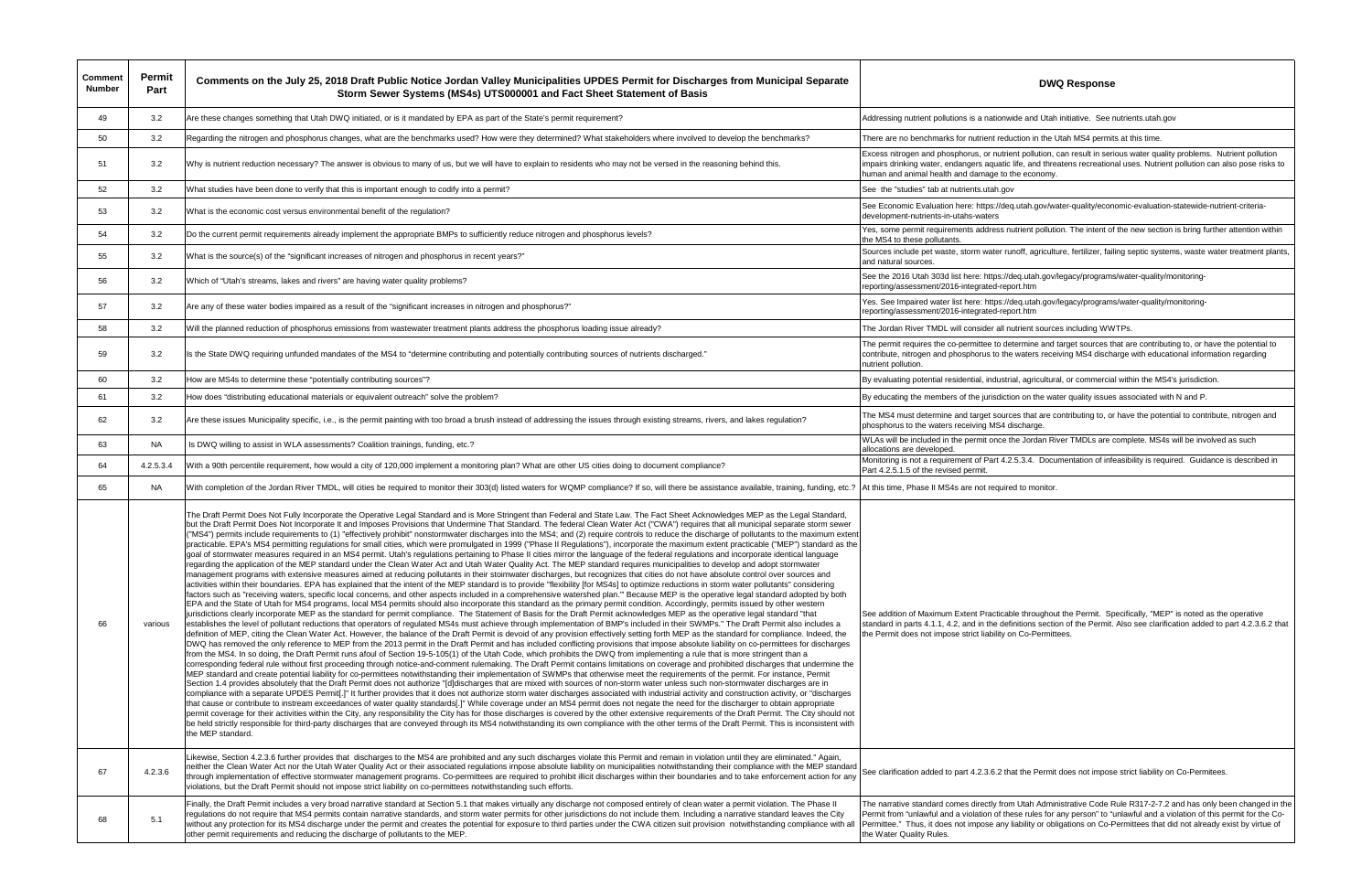| <b>Comment</b><br><b>Number</b> | Permit<br>Part | Comments on the July 25, 2018 Draft Public Notice Jordan Valley Municipalities UPDES Permit for Discharges from Municipal Separate<br>Storm Sewer Systems (MS4s) UTS000001 and Fact Sheet Statement of Basis                                                                                                                                                                                                                                                                                                                                                                                                                                                                                                                                                                                                                                                                                                                                                                                                                                                                                                                                                                                                                                                                                                                                                                                                                                                                                                                                                                                                                                                                                                                                                                                                                                                                                                                                                                                                                                                                                                                                                                                                                                                                                                                                                                                                                                                                                                                                                                                                                                                                                                                                                                                                                                                                                                                                                                                                                                                                                                                                                                                                                                                                                                                                                                                                                                                                                                                                                                                                                                                                                                                                                                                                                                                                                                                                                                                                                                                                                                                                                                                                                                                                                                                                                                                                                                                                                                                                                                                                                                                                                                                                                                                                                                                                                                                                                                                                                   | <b>DWQ Response</b>                                                                                                                                                                                                                                                                                                                                                                                                                                                                                                                                                                                                                                                                                                                                                                                                                                                                                                                                                                                                                                                                                                                                                                                                                                              |
|---------------------------------|----------------|--------------------------------------------------------------------------------------------------------------------------------------------------------------------------------------------------------------------------------------------------------------------------------------------------------------------------------------------------------------------------------------------------------------------------------------------------------------------------------------------------------------------------------------------------------------------------------------------------------------------------------------------------------------------------------------------------------------------------------------------------------------------------------------------------------------------------------------------------------------------------------------------------------------------------------------------------------------------------------------------------------------------------------------------------------------------------------------------------------------------------------------------------------------------------------------------------------------------------------------------------------------------------------------------------------------------------------------------------------------------------------------------------------------------------------------------------------------------------------------------------------------------------------------------------------------------------------------------------------------------------------------------------------------------------------------------------------------------------------------------------------------------------------------------------------------------------------------------------------------------------------------------------------------------------------------------------------------------------------------------------------------------------------------------------------------------------------------------------------------------------------------------------------------------------------------------------------------------------------------------------------------------------------------------------------------------------------------------------------------------------------------------------------------------------------------------------------------------------------------------------------------------------------------------------------------------------------------------------------------------------------------------------------------------------------------------------------------------------------------------------------------------------------------------------------------------------------------------------------------------------------------------------------------------------------------------------------------------------------------------------------------------------------------------------------------------------------------------------------------------------------------------------------------------------------------------------------------------------------------------------------------------------------------------------------------------------------------------------------------------------------------------------------------------------------------------------------------------------------------------------------------------------------------------------------------------------------------------------------------------------------------------------------------------------------------------------------------------------------------------------------------------------------------------------------------------------------------------------------------------------------------------------------------------------------------------------------------------------------------------------------------------------------------------------------------------------------------------------------------------------------------------------------------------------------------------------------------------------------------------------------------------------------------------------------------------------------------------------------------------------------------------------------------------------------------------------------------------------------------------------------------------------------------------------------------------------------------------------------------------------------------------------------------------------------------------------------------------------------------------------------------------------------------------------------------------------------------------------------------------------------------------------------------------------------------------------------------------------------------------------------------------------------|------------------------------------------------------------------------------------------------------------------------------------------------------------------------------------------------------------------------------------------------------------------------------------------------------------------------------------------------------------------------------------------------------------------------------------------------------------------------------------------------------------------------------------------------------------------------------------------------------------------------------------------------------------------------------------------------------------------------------------------------------------------------------------------------------------------------------------------------------------------------------------------------------------------------------------------------------------------------------------------------------------------------------------------------------------------------------------------------------------------------------------------------------------------------------------------------------------------------------------------------------------------|
| 69                              | various        | The City requests that the DWQ amend the Draft Permit to incorporate MEP as the operative standard for permit compliance and the overarching requirement for copermittees' storrnwater<br>management programs. The above-referenced provisions regarding permit coverage that conflict with the MEP standard should be removed from the Draft Peiinit and/or qualified to reflect<br>that standard.<br>The City specifically recommends clarifying that MEP is the operative legal standard by adding the following—or substantially similar—language to Section 4.1 :<br>A co-permittee shall develop, implement, and enforce a SWMP designed to reduce the discharge of pollutants from an MS4 to the maximum extent practicable to protect water quality. The<br>SWMP shall include management practices; control techniques; system, design, and engineering methods; and other provisions that the Director determines appropriate for the control of<br>pollutants. A co-permittee shall protect water quality by ensuring, to the maximum extent practicable, that no discharge will cause or contribute to an exceedance of any applicable water<br>quality standard. Likewise, to clarify and emphasize that the six minimum control measures are designed to achieve the MEP standard, the sentence on page 15, Section 4.2 of the Draft<br>Permit introducing the six minimum control measures should be revised to read, "To achieve pollutant reductions to the maximum extent practicable, co-permittees shall include the following<br>six minimum control measures in the SWMP."                                                                                                                                                                                                                                                                                                                                                                                                                                                                                                                                                                                                                                                                                                                                                                                                                                                                                                                                                                                                                                                                                                                                                                                                                                                                                                                                                                                                                                                                                                                                                                                                                                                                                                                                                                                                                                                                                                                                                                                                                                                                                                                                                                                                                                                                                                                                                                                                                                                                                                                                                                                                                                                                                                                                                                                                                                                                                                                                                                                                                                                                                                                                                                                                                                                                                                                                                                                                                               | See addition of Maximum Extent Practicable throughout the Permit. Sp.<br>standard in parts 4.1.1, 4.2, and in the definitions section of the Permit.                                                                                                                                                                                                                                                                                                                                                                                                                                                                                                                                                                                                                                                                                                                                                                                                                                                                                                                                                                                                                                                                                                             |
| 70                              | 4.2.5          | The Draft Permit's Post-Construction Measures Require Notice and Comment Rulemaking and Are More Stringent than Federal Law. Certain terms of the Draft Permit also go well beyond<br>the current substantive requirements of both the CWA and the Utah Water Quality Act and their associated regulations. The Phase II Regulations (and analogous Utah regulations contained<br>in R317-8-3.9) outline the substantive post-construction requirements that may be included in the City's permit. The post-construction Phase II regulations require the permit "to identify the<br>minimum elements and require the development, implementation, and enforcement of a program to address storm water runoff from new development and redevelopment projects that<br>disturb greater than or equal to one acre, including projects less than one acre that are part of a larger common plan of development or sale, that discharge into the small MS4." The Phase<br>Il regulations further authorize the following structural and nonstructural BMPs addressing post-construction development:<br>• Structural BMPs: storage practices, such as wet ponds and extended-detention outlet structures; filtration practices, such as grassed swales, sand filters, and filter strips; infiltration<br>practices, such as infiltration basins and infiltration trenches; and implementation practices, such as pre-construction review of BMP designs; inspections during construction to verify that<br>BMPs are built as designed; post-construction inspection and BMP maintenance; and penalty provisions for noncompliance with design, construction, or operation and maintenance.<br>• Non-structural BMPs: policies and ordinances that provide requirements and standards to direct growth to identified areas, protect sensitive areas such as wetlands and riparian lands,<br>maintain and increase open space, provide buffers along sensitive water bodies, minimize impervious surfaces, and minimize disturbance of soils and vegetation; policies or ordinances that<br>encourage infill development in higher density urban areas and areas with existing infrastructure; education programs for developers and the public about project designs that minimize wate<br>quality impacts; and measures such as minimization of percent impervious area after development and minimization of directly connected impervious area.<br>The Draft Permit includes some of these authorized BMPs, but it also now specifically requires that by "September 1, 2019, the prograrn, shall include a process which requires the<br>evaluation of an LID approach for new development or redevelopment projects that disturb greater than or equal to one acre, including projects less than one acre that are part of a larger<br>common plan of development or sale." If the developer cannot use an LID approach, "the Co-Perrnittee must document an explanation of the reasons preventing this approach and the<br>rationale for the chosen alternative controls on a case by case basis for each project." By contrast, the 2013 permit only required the co-perrnittees to encourage developers to implement,<br>and the City to evaluate, an LID approach.' Nowhere is such a requirement regarding LID mandated by the Phase II (or analogous Utah) regulations. Co-permittees are likely to face<br>significant push back from the development comrnunity in attempting to irnplement this requirement and even legal challenges to their authority to do so.                                                                                                                                                                                                                                                                                                                                                                                                                                                                                                                                                                                                                                                                                                                                                                                                                                                                                                                                                                                                                                                                                                                                                                                                                                                                                                                                                                                                                                                    | Rulemaking is not required because the Draft Permit's post-construction<br>particular course of action, and thus are not generally applicable, nor do<br>change in existing law. The three post-construction measures identified<br>Construction Retrofit Plan requirement, and the 90th Percentile Retentio<br>of action towards achieving the existing federal MEP standard, but all a<br>pollution reduction based on site-specific conditions. Additionally, langu<br>for deviation from the retention standards where meeting them is infeas<br>stringent than federal law. It is necessary for the permit to be more speed<br>permits must account for site-specific concerns that are too variable to<br>States are responsible for deciding the terms of their permits because f<br>Permits are, by necessity, more specific than the federal Clean Water A<br>represents the structural BMP best suited to achieve pollution reduction<br>conditions in the permit area. Requiring permittees to analyze the LID a<br>entities in the permit area towards achieving the MEP pollution reductio<br>DEQ's efforts to inform permittees how to best achieve MEP by requiring<br>determined is effective, rather than an imposition of a more stringent sta |
| 71                              | 4.2.5          | Second, the Draft Perrnit requires the City to "develop a plan to retrofit existing developed sites that are adversely impacting water quality." The retrofit plan rnust (1) emphasize controls<br>that infiltrate, evapotranspire, or harvest and use stormwater discharges; and (2) include a ranking of control measures to determine those best suited for retrofitting and those that could<br>later be considered for retrofitting. EPA recently deferred a rulemaking that was expected to address retrofits in favor of providing incentives, technical assistance, and tools to municipalities   Comment has been address<br>instead of a regulatory mandate. Retrofit requirements for existing development are not authorized by the Phase II (or analogous Utah) regulations, and DWQ has made no effort to revise<br>its regulations via notice-and-comment rulemaking to impose such requirernents. Moreover, irnplementing retrofits is fraught with potential legal challenges for the co-permittees and requires<br>significant resources. Accordingly, the retrofit requirement should be removed from the Draft Permit.                                                                                                                                                                                                                                                                                                                                                                                                                                                                                                                                                                                                                                                                                                                                                                                                                                                                                                                                                                                                                                                                                                                                                                                                                                                                                                                                                                                                                                                                                                                                                                                                                                                                                                                                                                                                                                                                                                                                                                                                                                                                                                                                                                                                                                                                                                                                                                                                                                                                                                                                                                                                                                                                                                                                                                                                                                                                                                                                                                                                                                                                                                                                                                                                                                                                                                                                                                                                                                                                                                                                                                                                                                                                                                                                                                                                                                                                                     | Task Force and the Permit has been amended accordingly.                                                                                                                                                                                                                                                                                                                                                                                                                                                                                                                                                                                                                                                                                                                                                                                                                                                                                                                                                                                                                                                                                                                                                                                                          |
| 72                              | 4.2.5          | Finally, the Draft Permit requires the City to require developers to manage essentially all rainfall onsite. The Draft Permit provides that by "September 1, 2019, new development or<br>redevelopment projectsmust manage rainfall on-site, and prevent the off-site discharge of the precipitation from all rainfall events less than or equal to the 90th percentile rainfall event,"<br>without regard to water quality impacts. To support this requirement, "[e]ach Co-Permittee must develop and define specific hydrologic method or methods for calculating runoff volumes and<br>flow rates to ensure consistent sizing of structural BMPs in their jurisdiction and to facilitate plan review." The applicable regulations do not authorize the DWQ to require the City to impose<br>such a rigorous requirement on private-property owners to maintain all rainfall at or below a 90th percentile rain event onsite. Moreover, the DWQ has not provided any clear guidance to co-<br>permittees on how to implement the proposed 90th-percentile requirement in the Draft Permit. Without adequate legal support and quidance for implementation, compliance with the<br>requirement will not be achievable.<br>While the DWQ has authority to interpret the Phase II (and analogous Utah) regulations, substantive legal additions to those regulations must be implemented by amending the rules through<br>notice-and-comment rulemaking. "To be sure, a legislative rule is not created simply because an agency supplies crisper and more detailed lines than the authority being interpreted."<br>However, when an agency "creates a new legal norm based on the agency's own authority to engage in supplementary lawmaking the agency creates a legislative rule" requiring notice<br>and comment rulemaking. . To be sure, a legislative rule is not created simply because an agency supplies crisper and more detailed lines than the authority being interpreted." However,<br>when an agency "creates a new legal norm based on the agency's own authority to engage in supplementary lawmaking the agency creates a legislative rule" requiring notice and<br>comment rulemaking. The Draft Permit imposes new substantive requirements that do not have an external legal basis in statute or in an existing lawfully promulgated legislative rule.<br>Further, an agency may not circumvent the notice-and-comment requirements by "labeling a substantive legal addition to a rule a mere interpretation."<br>The DWQ appears to rely on aspirational EPA quidance recommending additional post-construction control measures that are not currently set forth in the regulations. But the DWQ may not a numeric design standard. DEQ's anal<br>rely on guidance as a substitute for either statutory authority or rules adopted pursuant to notice-and-comment rulemaking. Courts have repeatedly held that agency guidance is not binding<br>and may not be used to impose additional regulatory requirements in the absence of notice-and- comment rulemaking.<br>The DWQ could implement regulations authorizing the use of control measures such as the LID, retrofit, and rainfall-control measures discussed above that go further than the applicable<br>federal regulations, but under Utah law it cannot do so absent notice-and-comment rulemaking. Notably, Section 19-5-105 of the Utah Water Quality Act prohibits the DWQ from<br>promulgating any rule that is more stringent than the corresponding federal rule: "[N]o rule that the board makes for the purpose of the state administering a program under the federal Clean<br>Water Act may be more stringent than the corresponding federal regulations." The DWQ cannot promulgate a rule more stringent than the corresponding federal rule unless the board<br>"makes a written finding after public comment and hearing and based on evidence in the record that the corresponding federal regulations are not adequate to protect public health and the<br>environment of the state." Here, the Draft Permit runs afoul of this statutory requirement by imposing prescriptive post-construction terms that are not only more stringent than the<br>corresponding federal requirements, but also more stringent than existing Utah regulations. Such requirements cannot be imposed without amending the DWQ's own regulations and making<br>the required finding under the Utah Water Quality Act. Accordingly, the DWQ should remove these provisions from the Draft Permit until it has met the requirements of state law. The City<br>requests that all conditions and requirements that are not required by either the state or federal Phase II Regulations be removed from the Draft Permit. If the DWQ intends to adopt such<br>prescriptive requirements, it must do so through a rulemaking subject to public notice and comment and by making the required finding under section 19-5-105 of the Utah Code. | Comment has been addressed through stakeholder collaboration via the<br>Task Force. This 80th percentile storm water retention standard represe<br>requirement. Because EPA determined that a nationwide retention stan<br>states have implemented a numeric retention standard. Additionally, the<br>the existing post-construction storm water management requirements w<br>was the point after which stormwater retention efforts are likely to expert<br>retention standard too costly to be considered practicable within the ME<br>construction measures identified by the comment, the Permit allows for<br>is feasible, and if the entity can document that MEP in a given instance<br>implement lesser retention according to site constraints.                                                                                                                                                                                                                                                                                                                                                                                                                                                                                                         |

le throughout the Permit. Specifically, "MEP" is noted as the operative initions section of the Permit.

raft Permit's post-construction measures do not unconditionally require a t generally applicable, nor do the post construction measures represent a struction measures identified by the comment, the LID approach, the Existing d the 90th Percentile Retention Standard all represent a recommended course deral MEP standard, but all allow the permittee flexibility in achieving the MEP onditions. Additionally, language has been added to the Permit which allows where meeting them is infeasible. The Permit is more specific, but not more or the permit to be more specific than the federal Clean Air Act because local perns that are too variable to be addressed by national laws. Additionally, ms of their permits because federal law fails to do so. All state issued MS4 an the federal Clean Water Act. DWQ has determined that the LID approach to achieve pollution reduction to the maximum extent practicable given the rmittees to analyze the LID approach serves as a level starting point to guide ig the MEP pollution reductions. In other words, the LID approach represents best achieve MEP by requiring an analysis of a specific BMP that DEQ has betion of a more stringent standard.

keholder collaboration via the Utah League of Cities and Towns Land Use nded accordingly.

keholder collaboration via the Utah League of Cities and Towns Land Use ter retention standard represents a local specification of the federal MEP t a nationwide retention standard was not practical, more than half of the ion standard. Additionally, the EPA's audit of Utah's program determined that management requirements were insufficient to meet the MEP standard absent s of a potential standard determined that retention of the 80th percentil storm tion efforts are likely to experience diminishing returns, making a higher red practicable within the MEP framework. Also, like the other postmment, the Permit allows for a case-by-case analysis of whether the standard that MEP in a given instance is less than 80th percentile storm, the entity can e constraints.